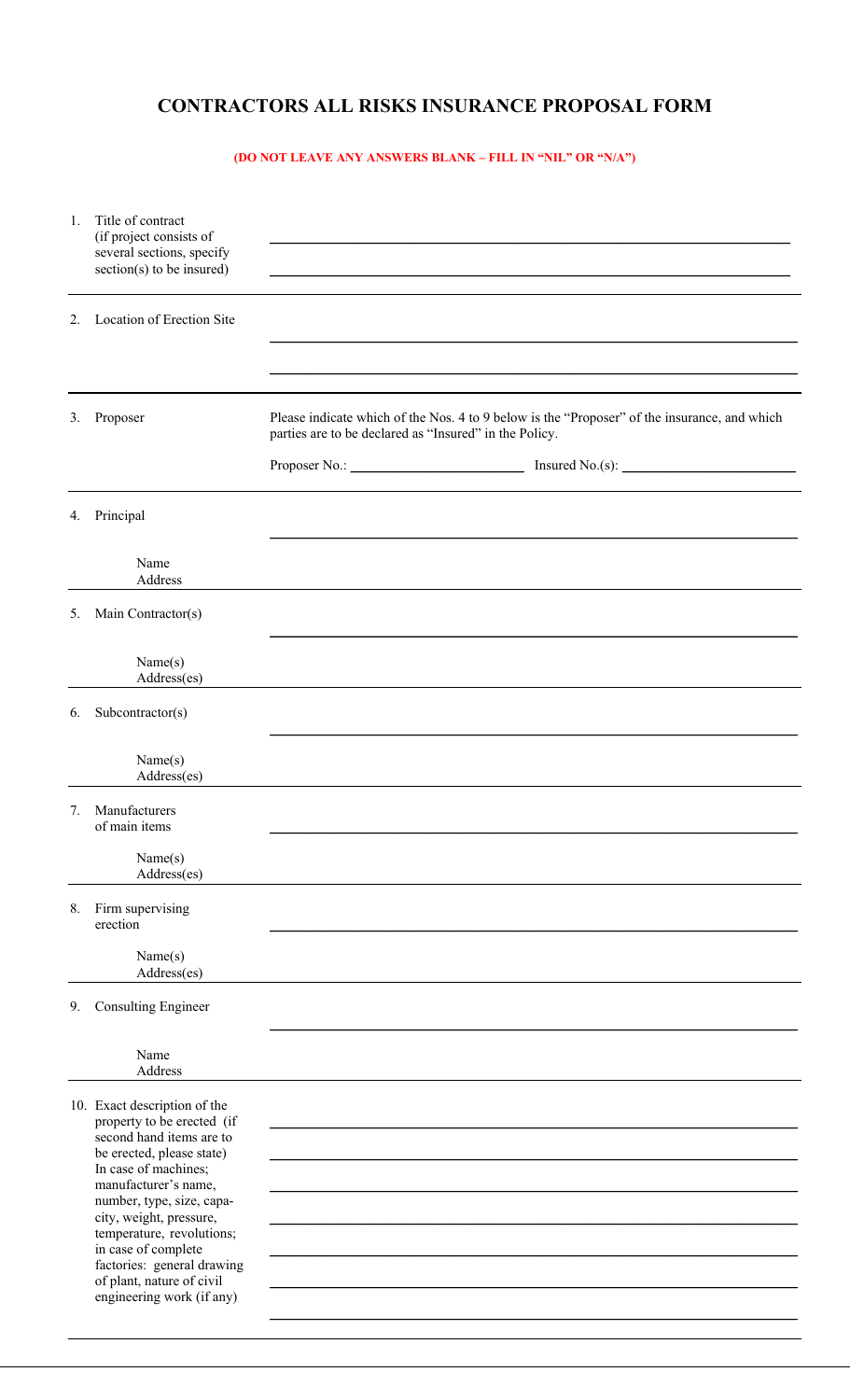| 11. Period of Insurance |                                                                                                             | Commencement of insurance                                                   |                                            |  |
|-------------------------|-------------------------------------------------------------------------------------------------------------|-----------------------------------------------------------------------------|--------------------------------------------|--|
|                         |                                                                                                             | Duration of pre-storage                                                     | months                                     |  |
|                         |                                                                                                             | Commencement of erection work                                               |                                            |  |
|                         |                                                                                                             | Duration of erection/construction                                           | months                                     |  |
|                         |                                                                                                             | Duration of testing                                                         | weeks                                      |  |
|                         | If Maintenance coverage<br>required                                                                         | Duration of maintenance                                                     | months                                     |  |
|                         |                                                                                                             | Type of coverage required                                                   |                                            |  |
|                         |                                                                                                             | Termination of insurance                                                    |                                            |  |
|                         | 12. Have plans, designs and<br>materials of the kind<br>used in this project been<br>used and/or tested in  | a) previous constructions                                                   | yes<br>no                                  |  |
|                         |                                                                                                             | b) previous constructions by the Contractor(s)                              | $\Box$ yes <sup>*</sup><br>J <sub>no</sub> |  |
|                         | *Please give details of<br>similar projects carried                                                         |                                                                             |                                            |  |
|                         | out by Contractor(s)                                                                                        |                                                                             |                                            |  |
|                         | 13. Is this an extension of an<br>existing plant?                                                           |                                                                             | yes*<br>no                                 |  |
|                         | *Will operation of<br>existing plant continue<br>during erection period?<br>(Enclose plans where available) |                                                                             | no<br>yes                                  |  |
|                         |                                                                                                             |                                                                             |                                            |  |
|                         | 14. Have the buildings and civil<br>engineering works already<br>been completed?                            |                                                                             | yes<br>no                                  |  |
|                         | 15. Work to be carried out<br>by Subcontractors                                                             |                                                                             |                                            |  |
|                         |                                                                                                             |                                                                             |                                            |  |
|                         |                                                                                                             | Please also give answers to Nos. 16 to 21 as far as information obtainable: |                                            |  |
|                         | 16. Is there any aggravated                                                                                 | fire                                                                        | yes*<br>no                                 |  |
|                         |                                                                                                             | explosion                                                                   | yes*<br>no                                 |  |
|                         | *If so, give details                                                                                        |                                                                             |                                            |  |
|                         | 17. Ground water level                                                                                      |                                                                             |                                            |  |
|                         | 18. Nearest river, lake, sea etc.                                                                           | name                                                                        | distance from site                         |  |
|                         | levels of such river, lake,<br>sea etc.                                                                     | low water<br>mean water                                                     | highest level recorded                     |  |
|                         |                                                                                                             | mean level of site                                                          |                                            |  |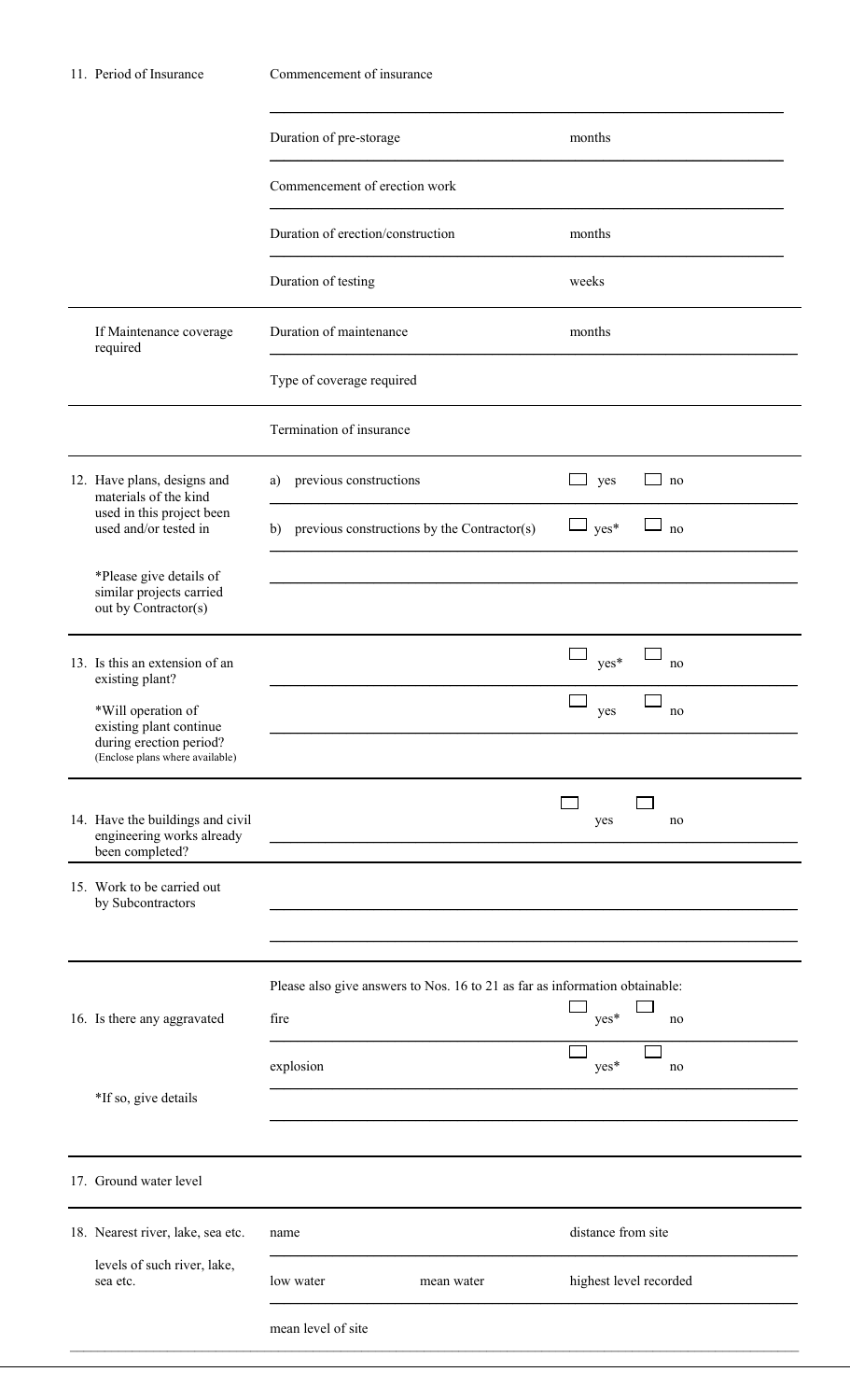|                                                                                                                                     | 19. Meteorological conditions:                                                                                                                                                           | rainy seasons from                                                                                               | to                       |                      |
|-------------------------------------------------------------------------------------------------------------------------------------|------------------------------------------------------------------------------------------------------------------------------------------------------------------------------------------|------------------------------------------------------------------------------------------------------------------|--------------------------|----------------------|
|                                                                                                                                     |                                                                                                                                                                                          | max. rainfall (mm)                                                                                               | per hour                 | per day<br>per month |
|                                                                                                                                     |                                                                                                                                                                                          | storm frequency<br>max. wind velocity                                                                            | low                      | medium<br>high       |
|                                                                                                                                     | 20. Hazards of earthquake<br>volcanism hurricane                                                                                                                                         | Is there a history of volcanism, hurricane<br>at the site                                                        | yes                      | no                   |
|                                                                                                                                     |                                                                                                                                                                                          | have earthquakes etc. been observed in this area?                                                                | yes                      | no                   |
|                                                                                                                                     |                                                                                                                                                                                          | *If so, please state intensity                                                                                   | magnitude                |                      |
|                                                                                                                                     |                                                                                                                                                                                          | Is the design of the structures to be insured based on regulations<br>regarding earthquake resistant structures? | yes                      | no                   |
|                                                                                                                                     | Subsoil conditions:                                                                                                                                                                      | rock<br>$\Box$ gravel                                                                                            | clay<br>sand             | filled site          |
|                                                                                                                                     |                                                                                                                                                                                          | other types:                                                                                                     |                          |                      |
|                                                                                                                                     |                                                                                                                                                                                          | Do geological faults exist in the vicinity?                                                                      | yes                      | no                   |
|                                                                                                                                     | 21. Estimate, if possible, the<br>probable maximum loss,                                                                                                                                 | due to earthquake<br>a)                                                                                          | due to fire<br>b)        |                      |
| expressed as a percentage<br>due to other cause<br>$\mathbf{c}$<br>of the sum insure, in a<br>(please specify)<br>single occurrence |                                                                                                                                                                                          |                                                                                                                  |                          |                      |
|                                                                                                                                     | 22. Is coverage of Construction/<br>Erection equipment (scaffolding                                                                                                                      |                                                                                                                  | $yes*$                   | no                   |
|                                                                                                                                     | huts, tools, etc.) required?<br>* Please give brief description<br>and state value under No. 25, 3                                                                                       |                                                                                                                  |                          |                      |
|                                                                                                                                     | 23. Is Third Party Liability to be<br>included?                                                                                                                                          |                                                                                                                  | yes*                     | no                   |
|                                                                                                                                     | * Give brief description of<br>surrounding and existing                                                                                                                                  |                                                                                                                  |                          |                      |
|                                                                                                                                     | buildings and/or structures not<br>belonging to the Principal or<br>Contractors (enclose maps, if                                                                                        |                                                                                                                  |                          |                      |
|                                                                                                                                     | possible)<br>State limits under No. 25,<br>Section II                                                                                                                                    |                                                                                                                  |                          |                      |
|                                                                                                                                     | 24. Give details of any special<br>extension of cover required                                                                                                                           |                                                                                                                  |                          |                      |
|                                                                                                                                     |                                                                                                                                                                                          |                                                                                                                  |                          |                      |
|                                                                                                                                     | 25. Please state hereunder the amounts you wish to insure or where applicable<br>currency:<br>the limits of indemnity required (cf. Policy Wording, Section I, Memo 1 and<br>Section II) |                                                                                                                  |                          |                      |
|                                                                                                                                     | Section $I -$<br>Material Damage                                                                                                                                                         | Items to be insured                                                                                              | Sums to be insured       |                      |
|                                                                                                                                     |                                                                                                                                                                                          | 1. Erection Works, spilt up as follows:<br>1.1 Items to be erected                                               | (state below separately) |                      |
|                                                                                                                                     |                                                                                                                                                                                          | 1.2 Freight                                                                                                      |                          |                      |

| 1.3 Customs Duties and Dues |
|-----------------------------|